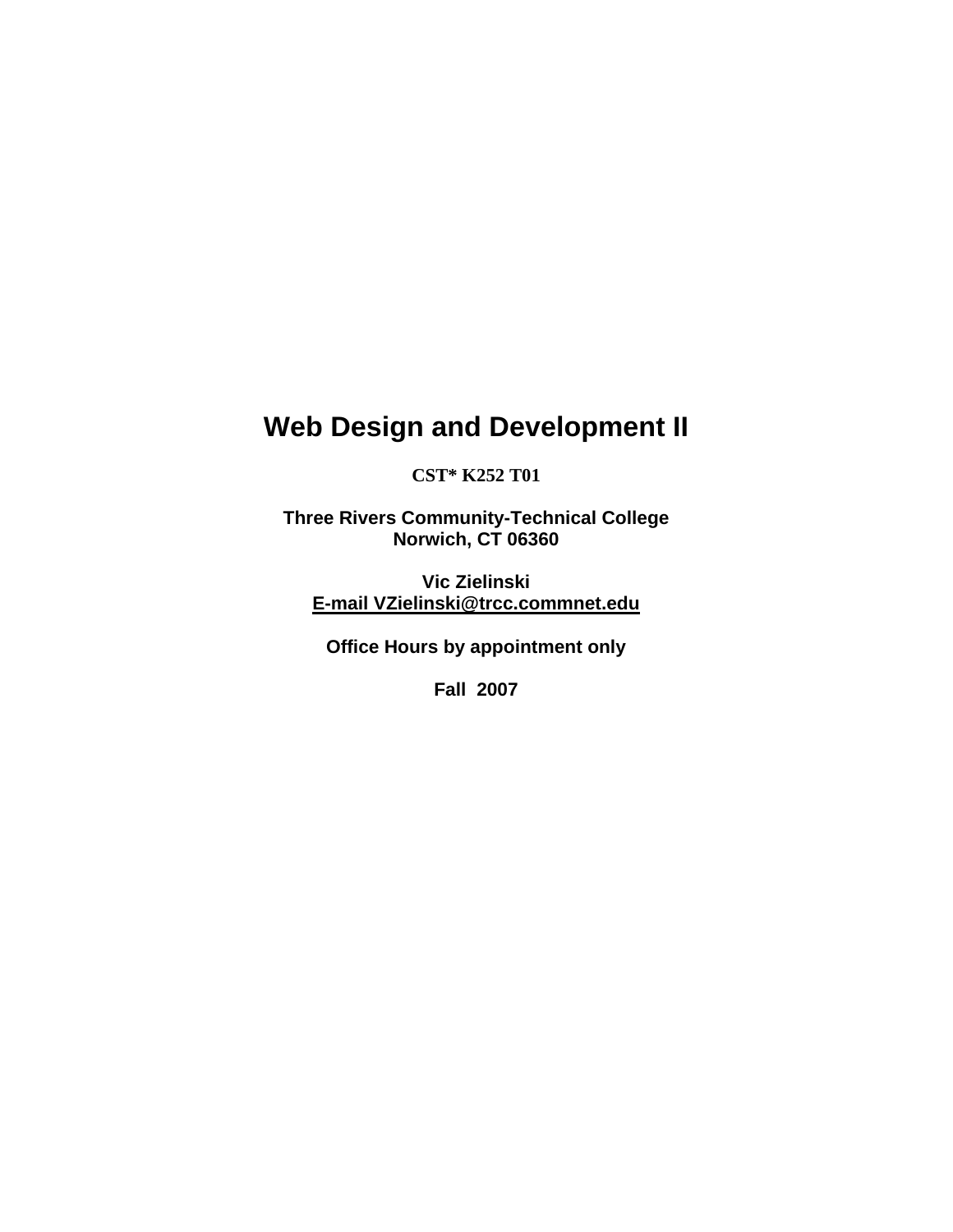# **Course Description**

This course introduces intermediate skill for web site developments. It will :

- 1. Concentrate on using non-proprietary tool sets to implement these skills.
- 2. Cover the rudimentary processes for client and server side processing. Beginner programming concepts will be introduced.
- 3. Introduce the different data and behavioral models associated with client side processing
- 4. Java Server Pages will be used for server side processing where possible
- 5. Cover Dynamic HTML
- 6. Present server database processing

#### **Method of Evaluation**

- 1. Homework Assignments (basic completeness plus student enhancements)
- 2. Class Participation, individual initiative and assistance to other classmates.

#### **Exam Make ups**

N/A

#### **Attendance**

Attendance requirements will be discussed at the first class.

# **Required Text**

Internet & World Wide Web – How to Program Deitel, Deitel and Nieto Third Edition ISBN 0-13-145091-3

#### **Reminder**

Bring the CD provided with your book to class. You will be asked to use it during the course.

#### **Course Outline with Assignments**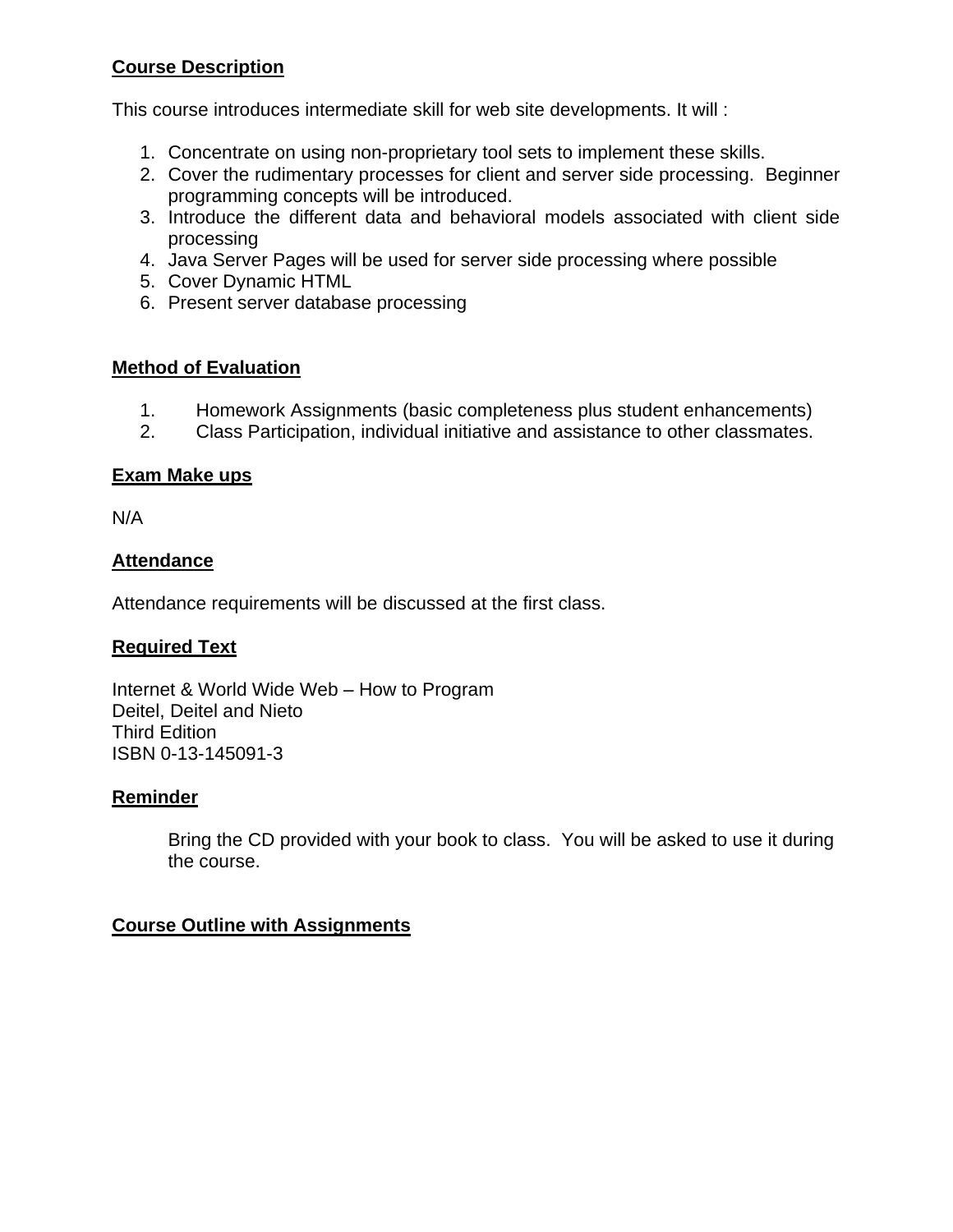#### Topic 1

Introduction to the web application model.

#### **Assignments**

Create required html to start assignment web site. The index page for the web site will contain at least two frames. One will be used for navigation through the assignment web site and the second frame will be used to display content.

# Required Reading

Chapters 4, 5, and 6. These are a HTML review

# Topic 2

Review XHTML, including tables for formatting and organizing documents. Review of CSS.

Assignments from Chapter 4

Create one document that solves

4.10

4.11

4.12

Assignments from Chapter 5.

5.6

5.9

Assignments from Chapter 6

6.8 (make up data to be displayed for the data for the survey)

6.9

Required Reading

Chapter 7

# Topic 3

Chapter 7 – Introduction to Scripting

Assignments from Chapter 7h **Exercises** 7.18 7.20 7.27 7.31 Required Reading Chapter 8

# Topic 4

Chapter 8 – JavaScript: Control Structures I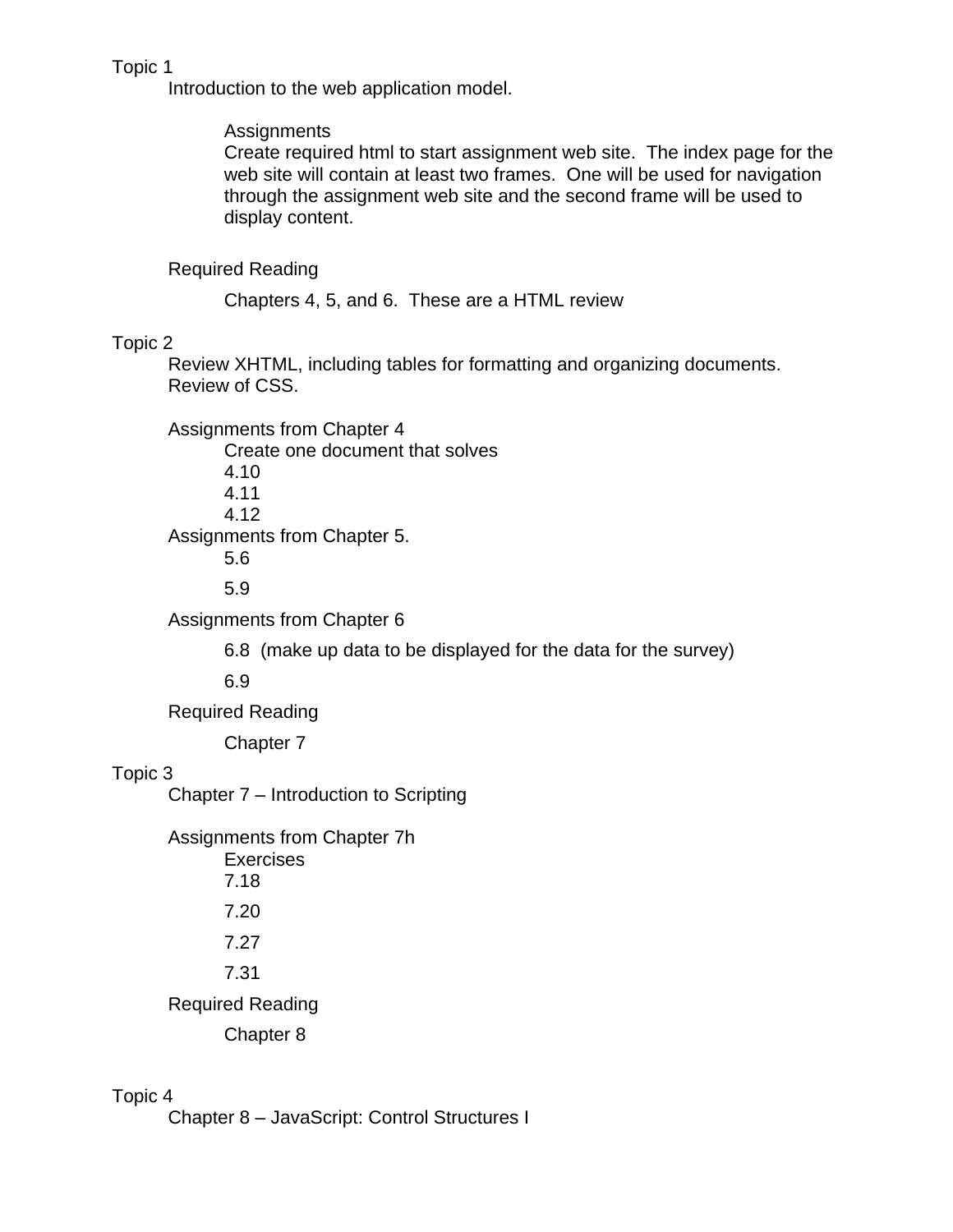Assignments from Chapter 8 Exercises 8.11 8.14 8.16 Required Reading Chapter 9

# Topic 5

Chapter 9 – JavaScript: Control Structures II

Assignments from Chapter 9 Exercises 9.9 9.11 9.16 9.17 Required Reading Chapter 10

# Topic 6

Chapter 10 – JavaScript: Functions

Assignments from Chapter 10 **Exercices** 10.7 10.14 10.29 10.32

Required Reading Chapter 11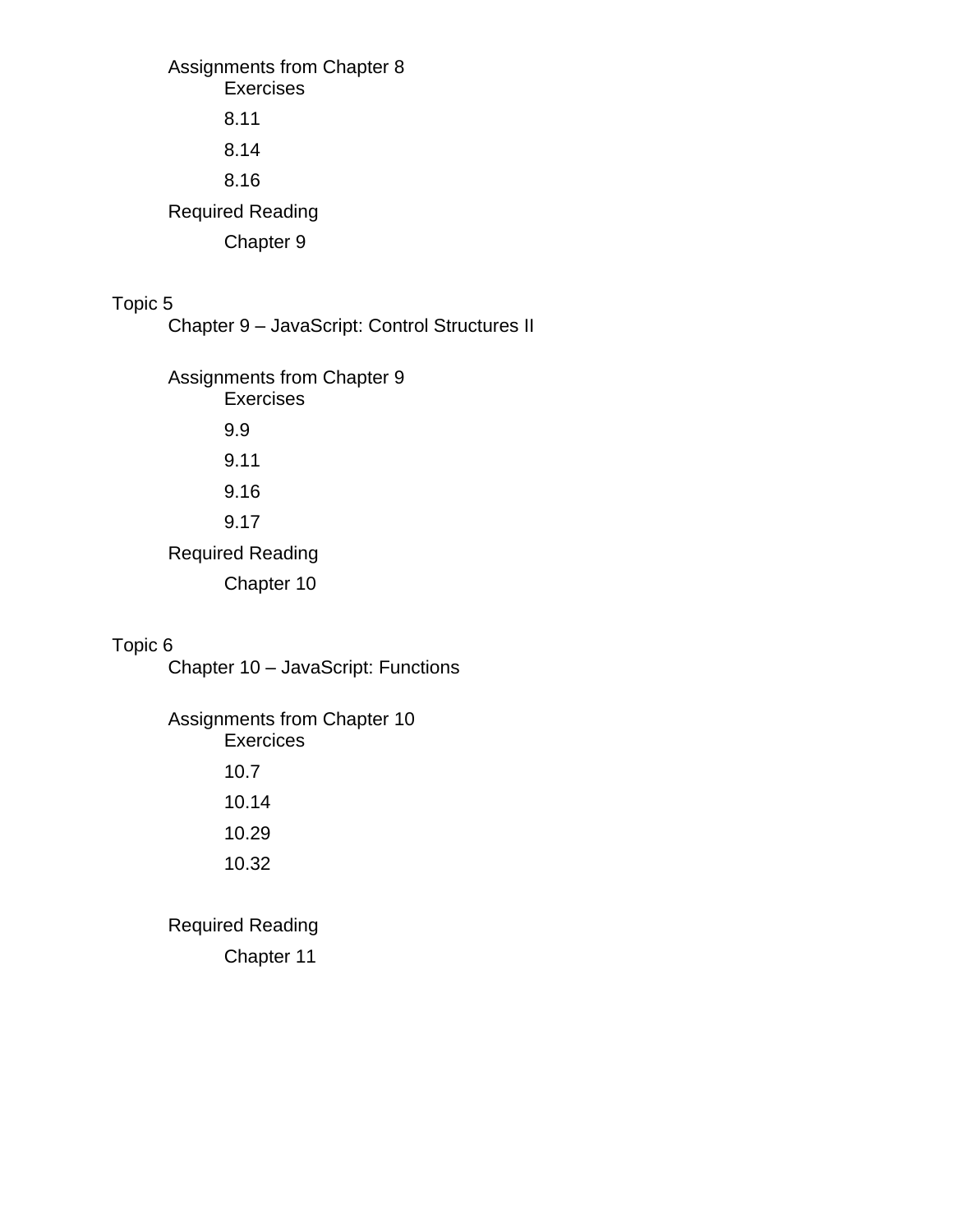# Topic 7

Chapter 11 – JavaScript: Arrays

Assignments from Chapter 11 Exercises

11.10

11.14

11.20

Required Reading

Chapter 12

# Topic 8

Chapter 12 – JavaScript: Objects

Assignments from Chapter 12 Exercises 12.4 12.6 12.7 12.26

Required Reading

Chapter 13

# Topic 9

Chapter 13 – Dynamic HTML Object Model and Collections

Assignments from Chapter 13 Exercises 13.4 13.5 13.6 13.7

Required Reading

Chapter 14

# Topic 10

Chapter 14 – Dynamic HTML: Event Model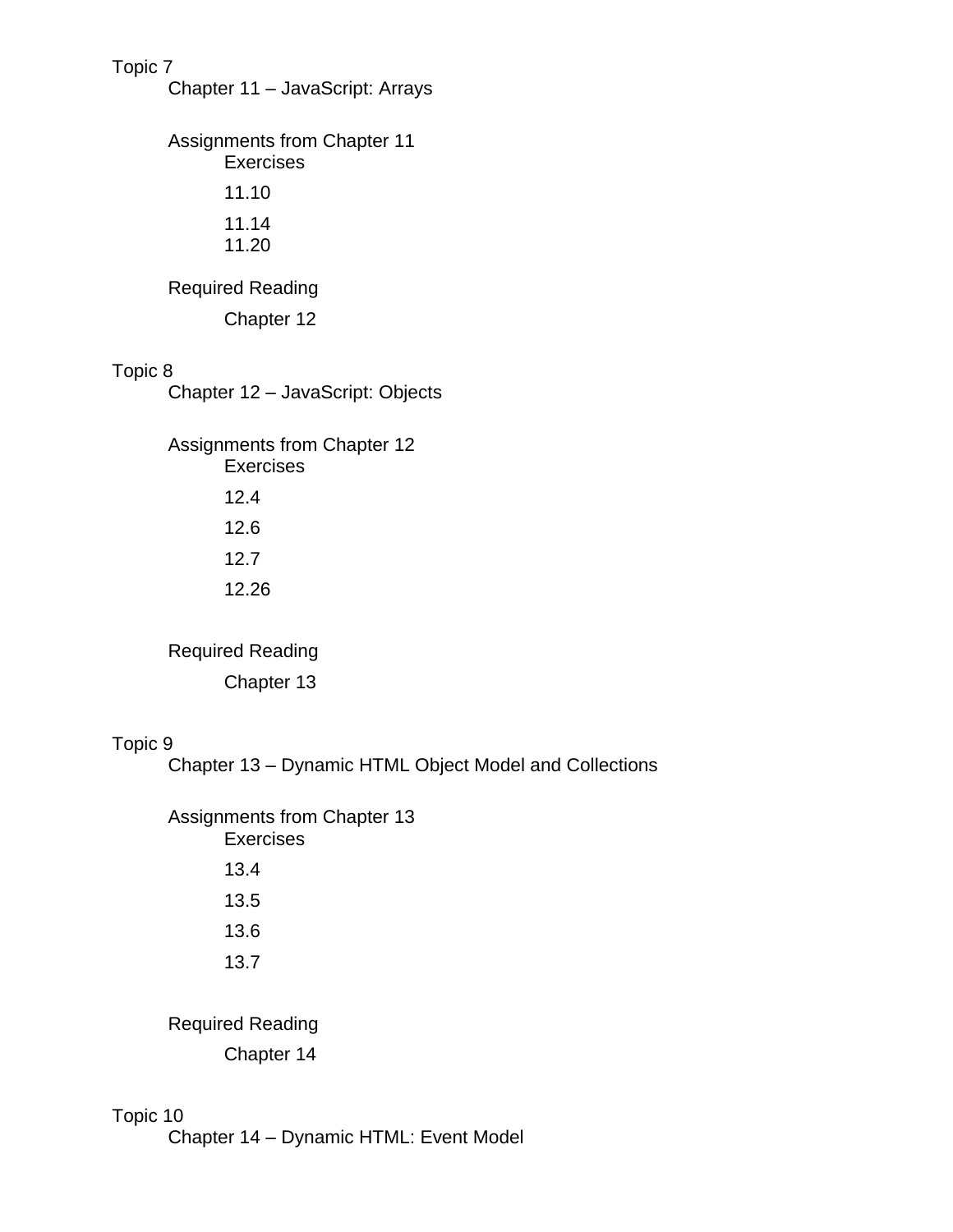Assignments from Chapter 14 Exercises 14.4 14.5 14.6 14.8 Required Reading Chapter 20

# Topic 11

Chapter 20 – Extensible Markup Language (XML) Assignments from Chapter 20

Exercises

20.9

20.10

20.13

20.16

Required Reading

Chapter 36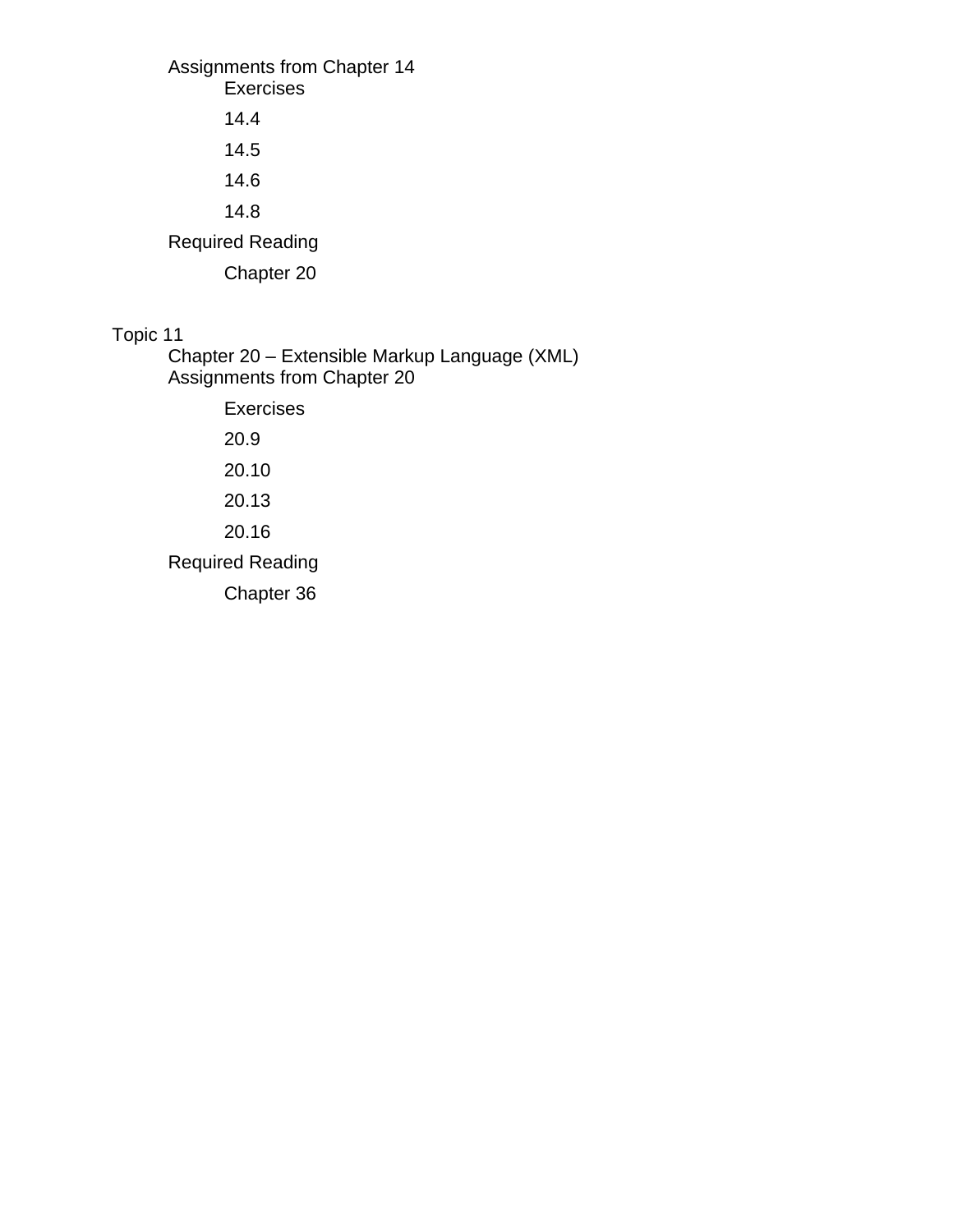#### Topic 12 **(optional)**

Chapter 36 – Servlets Bonus For Java Developers (on CD)

Homework from Chapter 14 **Exercises** 

14.5

14.6

Required Reading

Chapter 37

#### Topic 13 **(optional)**

Chapter 37 JavaServer Pages (JSP) (on CD)

Exercises

To be announced